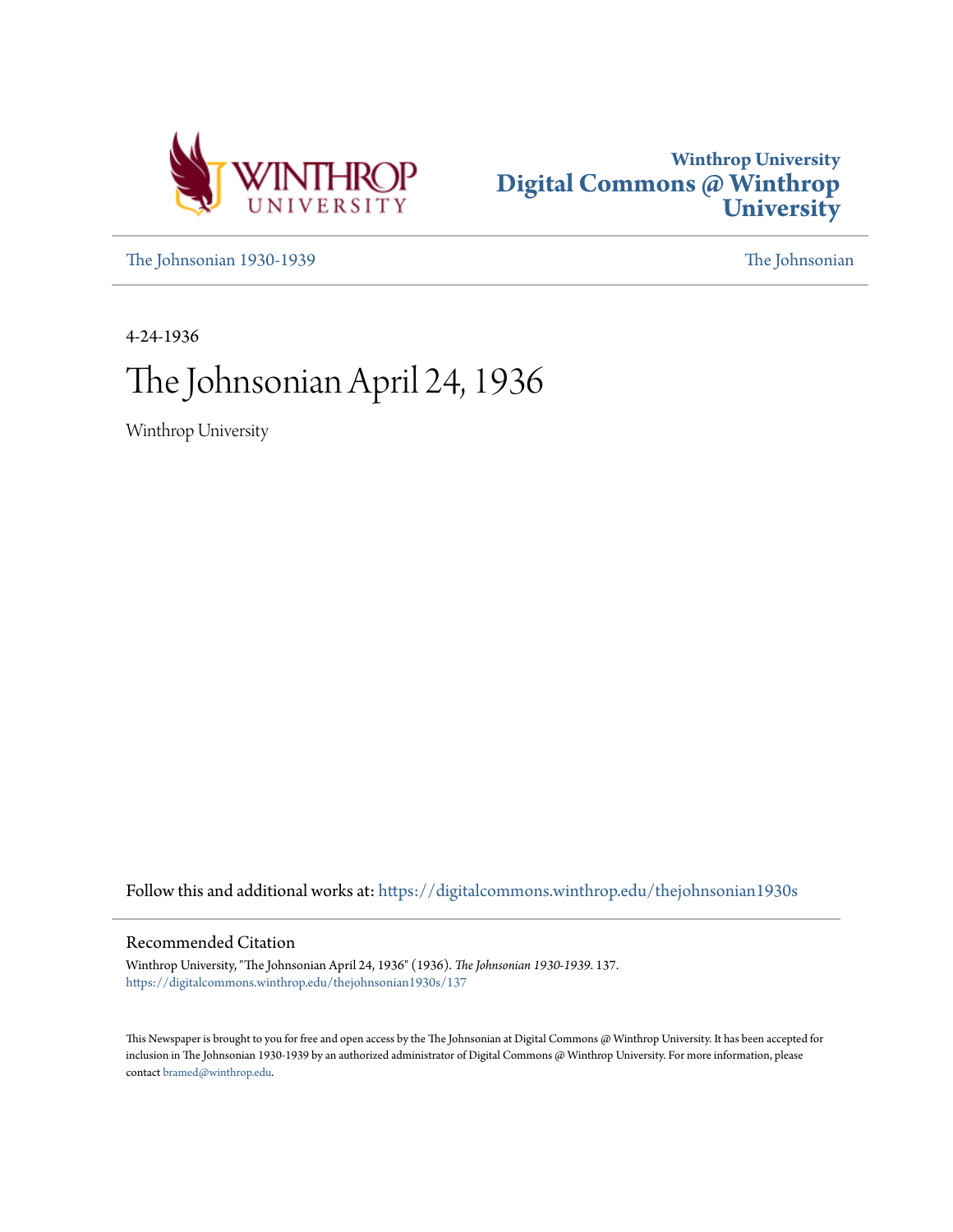# Tebrass The Johnsonian E OFFICIAL PUBLICATION OF

ROCK HILL, SOUTH CAROLINA, FRIDAY, APRIL 24, 1922

SUBSCRIPTION, SLM A YEAR SOPHOMORE CLASS Winthrop Is Host To State **State Academy Of Science BETA PI THETA GIVES COMEDY WEDNESDAY COMPLETES ELECTIONS Will Convene At Winthrop High School Music Contest** Honorary French Fraternity Murray, Welsh, Rudnick, Ker NOTICE Directors, Officers, and Students All plays being written for Literary Society night during Commence-<br>ment must be submitted  $\cdot$ y 12:20<br>Tuesday, April 28. Presents "Ces Dames Aux dricks, Gosnell, Moss NOTICE! Chapeaux Verts" From All Colleges in State Chosen Officers There will be a Tatler pay<br>day Tuesday, April 28. Hurry<br>up and make all payments on<br>Tatlers, as they will be here Chosen Officers<br>
<br>
A Real Marmin Particular Theorem and Taxabel April 28. Harry<br>
py Weblin, Rose Rudnick, and Manuje Ken, 1911 and make all payments on<br>
n drick were cleed secreting, as the solid Ramin Ken, 1911 and the s Compete in Annual to Attend Cea Dames Aux Chapeaux Verta," and y in two acts, was presented by mbers of Beta Pi Theta, in Johnson Meeting "Ces Dames Avy Cha-ABOUT 100 ARE EXPECTED RISING SENIORS ELECT **AWARDS GIVEN TONIGHT** Meeting to Be Held Tomorrow. Mass Singing of "The Hallelujah With Dr. Sherman, of Clem-Chorus" to Close son, Presiding Events The South Carolina Academy of<br>clence will hold its snmsal meeting at<br>Vinthrop, Saturday, April 25, from 10 The Bouth Garolina Académy of Scheme will hold its annual meeting at the Which<br>reps. seturation of the scheme of the control of the control of the<br>seturation of the control of the control of the control of Scheme from all  $\begin{minipage}[t]{.5em} \textbf{South Carvilinear} & \textbf{Right} \textbf{ school} \textbf{rm} \\ \textbf{syntmeter} & \textbf{path} \textbf{echo} \\ \textbf{partment} & \textbf{of Winkony, began hypertment} \\ \textbf{firstment} & \textbf{of Winkony, began having unlin 124, and will column 110 cells with same sent representing the 100 levels which have sent the following: 100 levels with a 100 levels. The 100 levels of 10000, 10000, 10000, 10000, 10000, 10000, 10000, 10000, 10000,$ planiat, and class representative on **Wile.**<br>
The Suite McKeown had charge of the Suite McKeown had charge of the Suite<br>
1980 coverament Bord, re- Suite McKeown had charge of the spectrocy, of the riding Senior Class at c planist, and class representative on ville.<br>the Student Government Board ra. Susle McKeown had charge of the of the Academy, will preside.<br>
meeting will open with a general<br>
hly in the Biology Auditorium<br>
Noor Science Hall, at 10 o'clock<br>
selton Phelps will deliver the wel-The n  $r = r$  $\sum_{n=1}^{\infty}$  $A$ gation will be dieled into the Physics of Science and Blooks<br>disc the Physics proposed in turn will be divided into a<br>maller ones; so that everyones These groups in turn will be divided<br>may go to the meetings on topics he come accress.<br>After the general meeting the dele-<br>gation will be divided into the Physical mey ammust once; so thus everyone may go to the meetings on topics he is<br>most interested in. Twenty-six papers<br>will be given on subjects of Chemistry.<br>Physics, Blology, Nutrition, and Science Fute, wishin, contraths, transposed, the<br>matterns, teaming a mattern and the state and has velocity and the<br>state and has velocity and the state and the state and has state and the<br>state and the state and the state of the mule.<br>  $\Box$  music approximation of the Southeastern Region of the Euchern of the Linder<br>
dent Association of America, and is a member of Wade Hampton Literary<br>
member of Wade Hampton Literary<br>  $\Box$  Society, Church Coopera Etizabeth Mittelli,<br>
announce and the receiving line are and the receiving line are all introduce guests to<br>
members of the receiving lines are Mary Burndin Davis,<br>
Mary Burndin (Payram, Rennetta Barn-<br>
well, Katte Coher, Rabbi Greenburg and Dr. Gwyn n general.<br>Lunch will be served in the college Speak on Judaism and Lunch will be served in<br>dining room at 1:15 c'elock.<br>The afternoon session will begin at<br>2 c'elock. Sub groups will hold con-<br>ferences in the Physics and Chemistry<br>rooms, second and third floor Science Protestantism wammung meet.<br>Mary Frances Closnell, of Lauren Rabbi William Greenburg and Dr. P.<br>I. Owynn spoke on "Judnism" und<br>Protestantism." respectively, at the<br>feminar on Religions held at Win-<br>hrop. Wednesday and Saturday, April has been a member of the Winthrop<br>Sextet her freshman year and this<br>year. She is the secretary-treasurer of - 11 Var. Since is the secretary-treasurer of the Cite Club and a member of the Chapel Choir, the Music Club, Ourry<br>Litteriny Society, the Archery Club, and<br>Litteriny Society, the Archery Club, and<br>Learn Manna Kappa Social Club Ten will be served at 4 o'clock in Y. W. C. A. ENTERTAINS **EDUCATION CLUB**  $first<sub>n</sub>$ ge saudents interested in Science **MINISTERS AT BINNER ADDS NEW MEMBERS** ore invited.

**Discuss Questionnaire HOUSE PRESIDENTS** 

and Heustess Elected In Members of the Clurch C Roddey and Breazeale.

Ruby Louise Heustess, of Benretts-<br>De, and Louise Hall, of Columbia.<br>The elected house presidents of Breaken<br>ale and Roddey, respectively, Wed-<br>stay Louise has been a Freshman supply<br>Ruby Louise has been a Freshman<br>unably

Foulse has been a Freshman<br>or for the past two years and is<br>there of Delta Bigma Chi, Debatten<br>signe, Porceps and Scalpel, Pay-<br>gChib, and Wade Hampton Lit-<br>society. She is a Home Roo-<br>contraction membe

DORMITORIES NAME

Respectively

VOL. 11, NO. 28

a major.<br>Salgma Chi, Psychology Associa-<br>Sigma Chi, Psychology Associa-<br>Zeta Alpha, Wade Hampton Lit-Society, Vespar Chokr, and the<br>nge Committes of the "Y." Durta Si **TR. Zeta** Al rary 60 ge Committes of the "x," Dur-<br>r sophomore year she was a<br>an Counselor and this year she<br>Student Volunteers' delegats to ing her<br>Preshme as a Stud inapolis Convention. Her major  $m<sub>e</sub>$ 

### mt Elected For Eta Sigma Phi

Mary Caroline Ulmer, of North,<br>Exis Rigma Fhi, unional fractions<br>Exis Rigma Fhi, unional fraternity<br>or classical students, at a meeting Fri-<br>ty, April 17, at 13:30 in Main Build-

Guests and Church Committee Afterwards

"Every religion." Dr. Or

o'clock.<br>"The fruits of Protestas

gether.

of the for

Committee of the Y. W. C. A. when<br>the straight in the Y. W. C. A. when<br>instrusses at a dinner to the Rock Hill<br>ministers and their wives in the college dining room. Thursday night, April 23 at 8:30.

"Every religion," Dr. Greenburg said, "has two functions----to make man fred<br>at h.c.m. in the universe, and to offer a way of salvation to individuals, Juda-<br>at heat in the universe, and to offer a term offer remove the p After dinner, the ministers discu Atter aimer, the ministers dis<br>with the members of the Chure<br>operation Committee the qui<br>naires Winthrop students recently rch Co but a state of the state of the state of the state of the state of the state of the creation of a more equitable word, to the creation of a human society in which justice and peace shall prevail. The creation of the creat the **Filled** out co. seming the relation of the stuwere made as to how the churches of Rock Hill may better scrve the stu-

dents. Those invited to actend the dinner sere Dr. and M'm. A. S. Rogers, of the<br>A. R. P. Church; Mr. and Mrs. W. P.<br>Peyton, of the Church of Our Saviour, Peyton, of the Church of Our Saviour<br>Episcopal; Dr. and Mrs. R. H. MacParzpuecipus; Lr. and Bark IS. H. Machenhall<br>and Mrs. W. J. Roof, Lutheran Church;<br>Dr. and Mrs. W. J. Roof, Lutheran Church;<br>Dr. and Mrs. F. W. Gregg, of Pirst Presbyterian Church; Father Ernes., of 8'. Anne's Catholic Church; Dr. and Mrs. J. W. Shackford, St. John's Meth odist Church: Mrs. Reese Marsey, Methodist Bludent Secretary; Mr. and<br>Mrs. J. H. Marion, of Oakland Avenue

Presbyterian Church; and Rabbi William Greenburg, of Charlotte.

## **Contents Of Last**

She is a member of the Youn Glee Club, Curry Liferary Society, and<br>the Omega Gamma Delta Social Club,

 $[$  Dimples Thomas, Lilla Bush, nuncey, Lilla Bush, nuncey, and Morthin May:<br>1, and Jorell Besson, seniors, have received block to the Birnsberry Lead, bushes<br>of debaling modely on Wishlrey computations. The Structure<br>17 ads and and Jenett B march up the ladder of civilization to

urer.<br>Dr. P. H. Gwynn of Davidson College spoke on Protestantian in Johnson pose to "record<br>Hall Library, Saturday, April 16, at 5 in public speak! nt in public assembl promotion of int est in cout

The fruits of Processination.<br>
The Taurus of Processination of the results and definition<br>
unlimit and democratic, recommended in the contraction<br>
of education, and the promotion of civil<br>  $\Gamma$ <br>  $\Gamma$  and definition<br>
of ed

Chooses Officers Louise Ratchford, of Carlisle,

Iterator.<br>
DE. FRIELPS TO ATTEND<br>
Dr. Shelton Phelps will go to Cratter<br>
nooga on Seturator April 29, to steer<br>
the celebration of the Chair anniversary<br>
of the founding of the University of

**Early Grains then a lively contents virtually and the effect of the state in the state of the state in the state in the state of the state in the state of the state in the state in the state in the state in the state in** 

Delta Delta Chapter of Kappa Delta Pi Initiates Twelve Juniors

meeting

# Shakespeare's Scenes

 $\begin{tabular}{ll} \textbf{...} \\ \textbf{...} \\ \textbf{phys were presented in charge}\\ \textbf{phys were presented in charge)} \\ \textbf{max} \\ \textbf{...} \\ \textbf{and} \\ \textbf{...} \\ \textbf{...} \\ \textbf{...} \\ \textbf{...} \\ \textbf{...} \\ \textbf{...} \\ \textbf{...} \\ \textbf{...} \\ \textbf{...} \\ \textbf{...} \\ \textbf{...} \\ \textbf{...} \\ \textbf{...} \\ \textbf{...} \\ \textbf{...} \\ \textbf{...} \\ \textbf{...} \\ \textbf{...} \\ \textbf{...} \\ \textbf{...} \\ \textbf{...} \\ \textbf{...} \\ \text$ 

Limethow, Gare Grammar, and Louis Common of Clemaco, president, and American Louis Prance Louis parts are resume of Marion Busines, of Winkhrep, accredition of Blacks, Allya Vell That Ends Well, and Julie Merican United S

Thirty-two Schools of State

th Carolina bigh school my

### **NEW CABINET ATTENDS** Y.M.-Y.W.C.A. RETREAT

Deering, Shepherd, and Smith Will Be Chief Speakers

at Camp

rs of the new Wintl C. A. cubinet, accompanied by Miss C. A. cabinet, accompanied by Eliza Wardlaw, Student Counselor neet at the Y. M. C. A. Canve Columbia, Priday though Sunday, Andl 24-26

Accepts Scenes Mr. Lee Bhepherd and Mr. Paul Der.<br>
Mr. Lee Bhepherd and Mr. Paul Der.<br>
Enacted In Chapel on "What We Believe About God," and on "Want We Belleve about God," and The Reversion Company The Reversion Mathematics and the state of a state of a company of a Company of a Company Company Company Company Company Company Company of the left by Y. M. Compa

DR. MAGGINIS IN WALTERBORO  $\begin{tabular}{|c|c|} \hline \multicolumn{1}{|c|}{\textbf{F}} & \multicolumn{1}{|c|}{\textbf{W}} & \multicolumn{1}{|c|}{\textbf{W}} & \multicolumn{1}{|c|}{\textbf{W}} & \multicolumn{1}{|c|}{\textbf{W}} & \multicolumn{1}{|c|}{\textbf{W}} & \multicolumn{1}{|c|}{\textbf{W}} & \multicolumn{1}{|c|}{\textbf{W}} & \multicolumn{1}{|c|}{\textbf{W}} & \multicolumn{1}{|c|}{\textbf{W}} & \multicolumn{1}{|c|}{\textbf{W}} & \multicolumn{1}{$ 

AWARDED FELLOWSHIP<br>Mary Stuart Mills har been awa<br>a fellowship in English at the Unity of North Carolina for 1935-37

was chosen president of Le Cercle<br>was chosen president of Le Cercle<br>Francis at a meeting Friday April<br>17. at 12:30 in Mala Bullding. At the<br>same line Bara Lee Hughes was elected<br>view-president and chairman of the<br>propram c

for the

Two Juniors, Three Leniurs Are Tapper<br>By Honorary Forenaic

STRAWBERRY LEAF<br>ISSUES FIVE BIDS

Johnsonian reporter epurter for the past two<br>rer of U, D, G, for this enrs, treasu car, and is presi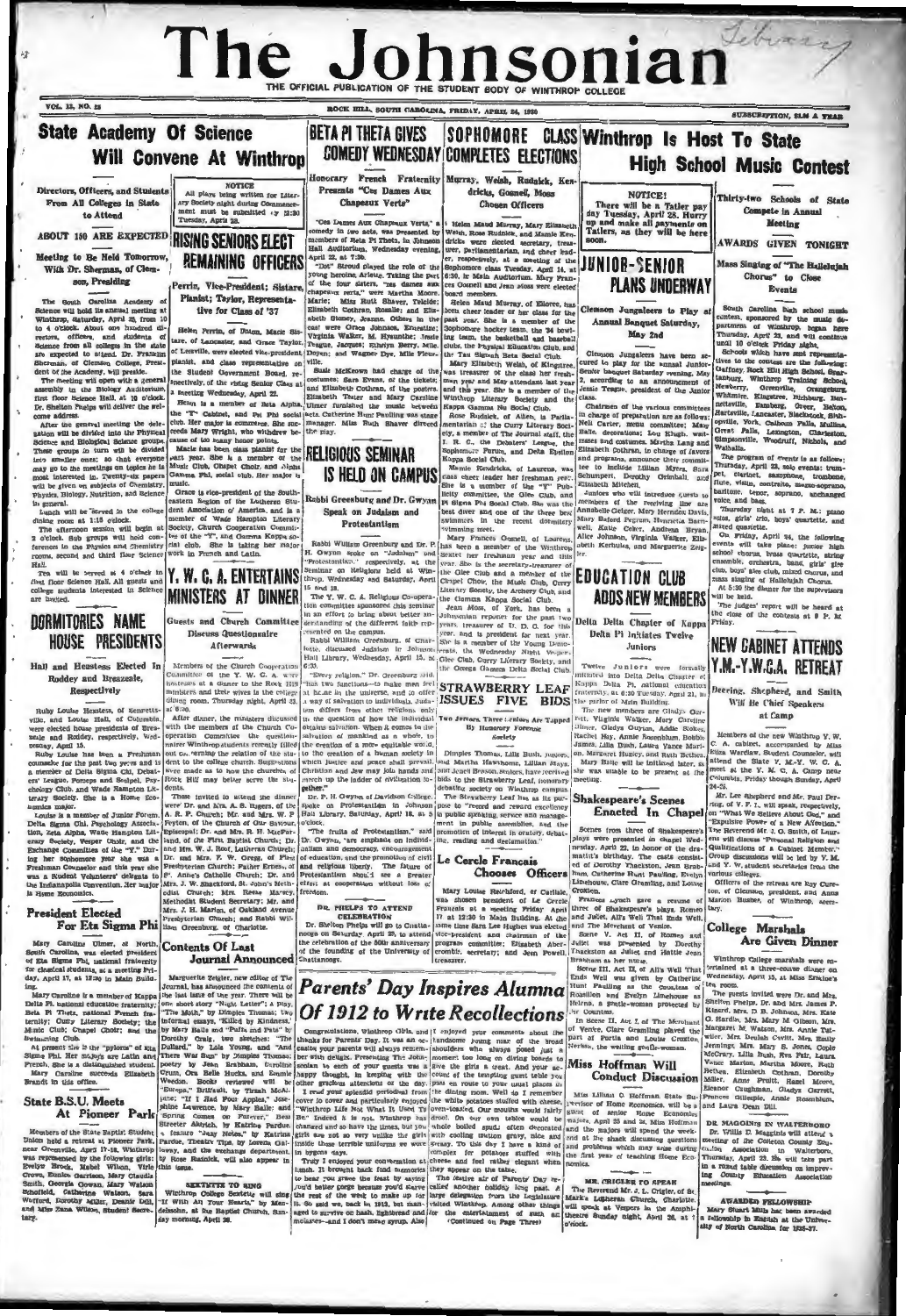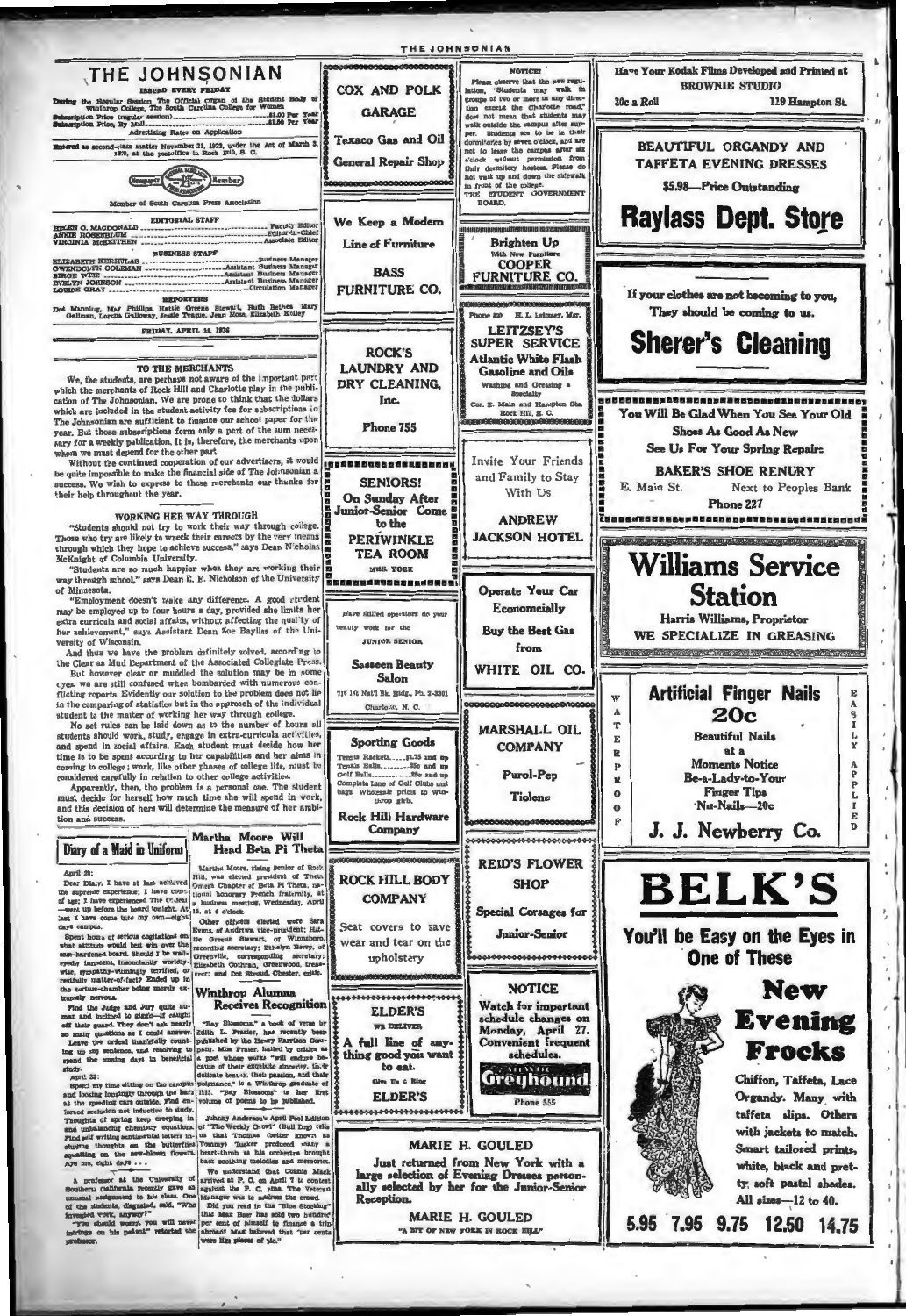

THE JOHNSONIAN